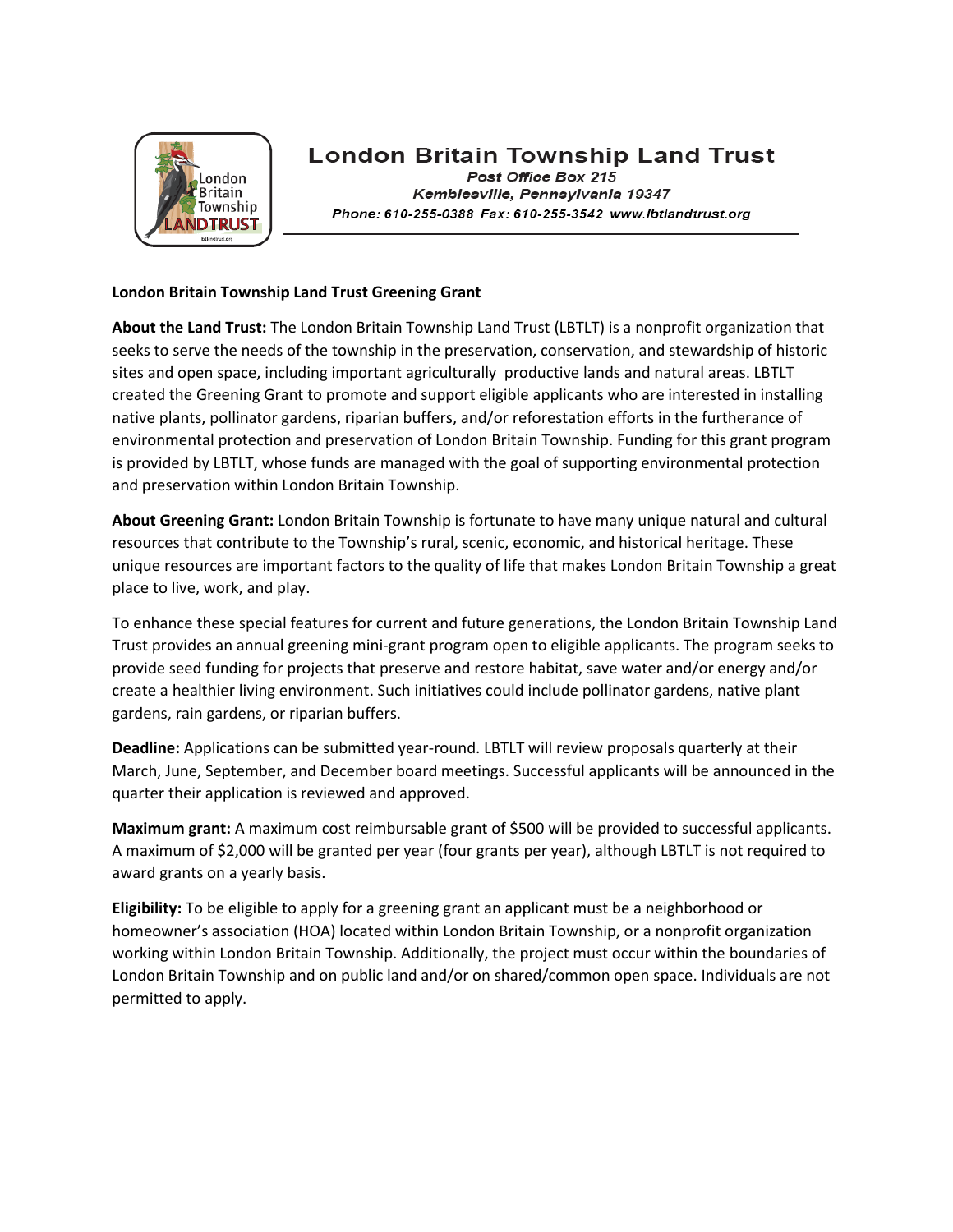

## **London Britain Township Land Trust**

Post Office Box 215 Kemblesville, Pennsylvania 19347 Phone: 610-255-0388 Fax: 610-255-3542 www.lbtlandtrust.org

#### **London Britain Township Land Trust Greening Grant**

#### **Application Steps:**

- 1. Contact LBTLT via email to declare your intent to apply [\(lbtlandtrust@gmail.com\)](mailto:lbtlandtrust@gmail.com). LBTLT will assign each applicant a liaison who will discuss the proposed project, determine if the project is eligible, and will help the applicant through the grant proposal process. This ensures that all parties are fully aware of the project requirements and administrative procedures before any work begins, or expenses are incurred.
- 2. Complete the application cover sheet (see last page of these instructions).
- 3. Develop a written narrative proposal. This narrative should not exceed three typed pages in length. Please include:
	- a. Project description/goals
	- b. Location
	- c. Time frames
	- d. Responsible individual(s)
	- e. How success will be measured
	- f. How site will be maintained
- 4. Develop a budget for the project. Allowable costs include non-labor categories such as:
	- a. Material/supplies
	- b. Soil/mulch
	- c. Native plants
	- d. Trees
- 5. Attach proof of applicant eligibility.
- 6. Email all application materials to **Ibtlandtrust@gmail.com.** All proposals should be submitted digitally – no paper-based proposals will be accepted.

**Ineligible costs:** The following costs are not eligible for reimbursement under this program:

- Grant preparation costs
- Project administration, overhead and staff costs of applicant
- Rental or meeting facilities and costs
- Facility general maintenance costs and costs of equipment such as tractor, mowers, etc.
- Advertising costs